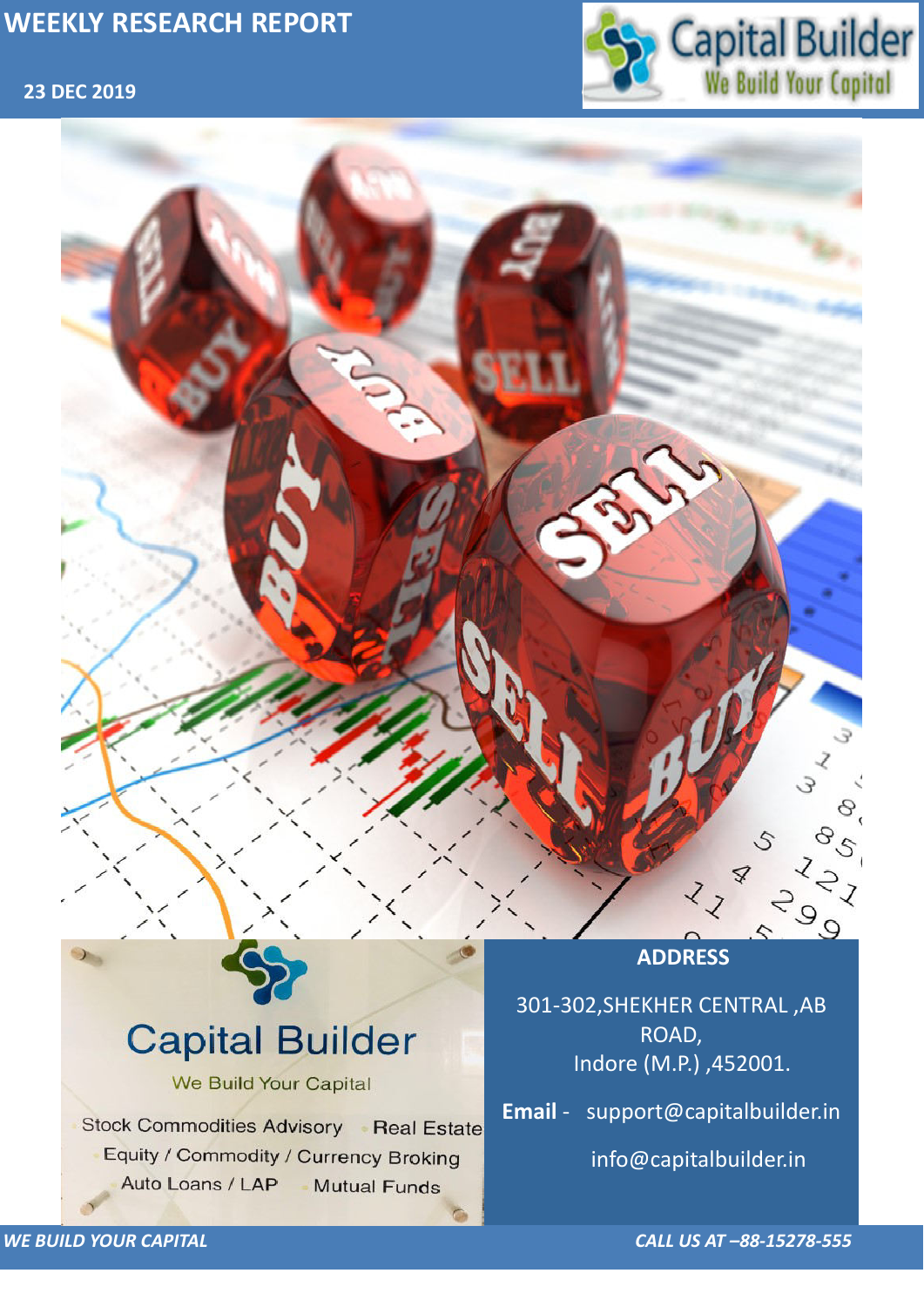



### *WE BUILD YOUR CAPITAL CALL US AT –88-15278-555*

## **Top stories this week**

Global cues, macroeconomic data, movement of rupee against the dollar, Brent crude oil price movement and investments by foreign portfolio investors (FPI) and domestic institutional investors (DII) will be watched in the truncated week ahead. Domestic stock markets will remain closed on Wednesday, 25 December 2019 on account of Christmas.

Trading could be volatile next week as traders roll over positions in the F&O segment from the near month December 2019 series to January 2020 series. The December 2019 F110 contracts expire on Thursday, 26 December 2019.

The US will announce Durable Goods Orders (MoM) for November 2019 on Thursday, 24 December 2019.

On the political front, Legislative Assembly election results for Jharkhand will be declared on 23 December 2019.

Overseas, Bank of Japan will release its Monetary Policy Meeting Minutes on Tuesday, 24 December 2019.

These key global macroeconomic themes are set to shape markets in 2020

Any development which tilts the scales in favour of President Trump would be Dollar positive and risk positive and vice versa.

Expect corporate tax sop to prop up investments, says FM Nirmala Sitharaman

During her address, Sitharaman also called out public sector banks (PSBs) for not passing on benefits of rate cuts to consumers

In the week ended on Friday, 20 December 2019, the Sensex jumped 671.83 points or 1.64% to settle at 41,681.54, its record closing high. The Nifty 50 index advanced 185.10 points or 1.53% to settle at

12,271.80, its record closing high.

The BSE Mid-Cap index gained 5.57 or 0.04% to settle at 14,835.97. The BSE Small-Cap index rose 58.37 points or 0.44% to settle at 13,391.03.

Domestic equity market corrected on Monday, 16 December 2019 amid profit booking. The barometer index, the BSE Sensex, fell 70.99 points or 0.17% to 40,938.72. The Nifty 50 index slipped 26 points or 0.22% to 12,060.70.

## **Weekly Indices Change**

| <b>INDEX</b>                      | <b>CLOSE</b> | <b>P.CLOSE</b> | <b>CHANGES %</b> |  |  |  |  |  |
|-----------------------------------|--------------|----------------|------------------|--|--|--|--|--|
| <b>SENSEX</b>                     | 41645.18     | 41009.71       | 1.55%            |  |  |  |  |  |
| <b>NIFTY</b>                      | 12263.3      | 12086.7        | 1.46%            |  |  |  |  |  |
| <b>MIDCAP</b>                     | 14875.42     | 14830.4        | 0.30%            |  |  |  |  |  |
| <b>SMLCAP</b>                     | 13410.6      | 13332.66       | 0.58%            |  |  |  |  |  |
| <b>METAL</b>                      | 10191.93     | 9788.75        | 4.12%            |  |  |  |  |  |
| <b>OIL&amp;GAS</b>                | 14885.65     | 14878.67       | 0.05%            |  |  |  |  |  |
| <b>AUTO</b>                       | 18211.41     | 18087.73       | 0.68%            |  |  |  |  |  |
| <b>TECK</b>                       | 7804.8       | 7463.76        | 4.57%            |  |  |  |  |  |
| <b>BANKEX</b>                     | 36894.57     | 36496.3        | 1.09%            |  |  |  |  |  |
| IT                                | 15713.32     | 15005.82       | 4.71%            |  |  |  |  |  |
| <b>FMCG</b>                       | 11532.76     | 11513.41       | 0.17%            |  |  |  |  |  |
| HC                                | 13407.66     | 13376.12       | 0.24%            |  |  |  |  |  |
| <b>PSU</b>                        | 6909.92      | 6878.34        | 0.46%            |  |  |  |  |  |
| <b>INDEX</b>                      | <b>CLOSE</b> | <b>P.CLOSE</b> | <b>% CHANGE</b>  |  |  |  |  |  |
| <b>DOW</b>                        | 28455.1      | 28135.4        | 0.30%            |  |  |  |  |  |
| <b>NASDAQ</b>                     | 8,924.96     | 8,734.88       | 0.80%            |  |  |  |  |  |
| <b>FTSE</b>                       | 7582.48      | 7353.44        | 0.09%            |  |  |  |  |  |
| <b>NIKKEI</b>                     | 23837.5      | 24023.1        | 3.13%            |  |  |  |  |  |
| <b>HANGSENG</b>                   | 27901        | 27687.8        | 5.09%            |  |  |  |  |  |
| <b>Top Nifty50 Gainers Weekly</b> |              |                |                  |  |  |  |  |  |
| <b>COMPANY</b>                    |              | <b>VALUE</b>   | <b>%CHANGE</b>   |  |  |  |  |  |
| <b>YES Bank Ltd.</b>              |              | 51.40          | $+10.18$         |  |  |  |  |  |
| <b>Tata Steel</b>                 |              | 461.00         | $+7.61$          |  |  |  |  |  |
| <b>Tata Consultancy</b>           |              | 2,222.90       | $+7.32$          |  |  |  |  |  |
| <b>Bharti Airtel</b>              |              | 453.80         | $+6.08$          |  |  |  |  |  |
| <b>HCL Technologies</b>           |              | 569.90         | $+4.92$          |  |  |  |  |  |
| <b>Top Nifty50 Losers Weekly</b>  |              |                |                  |  |  |  |  |  |
| <b>COMPANY</b>                    |              | <b>VALUE</b>   | <b>CHANGE</b>    |  |  |  |  |  |
| <b>Grasim Inds.</b>               |              | 745.60         | $-4.69$          |  |  |  |  |  |
| <b>Vedanta</b>                    |              | 144.25         | $-3.45$          |  |  |  |  |  |
| <b>Hindustan Unilever L</b>       |              | 1,943.10       | $-3.15$          |  |  |  |  |  |
| Sun Pharma.                       |              | 430.30         | $-2.04$          |  |  |  |  |  |
| <b>Bharat Petroleum</b>           |              | 487.80         | $-1.80$          |  |  |  |  |  |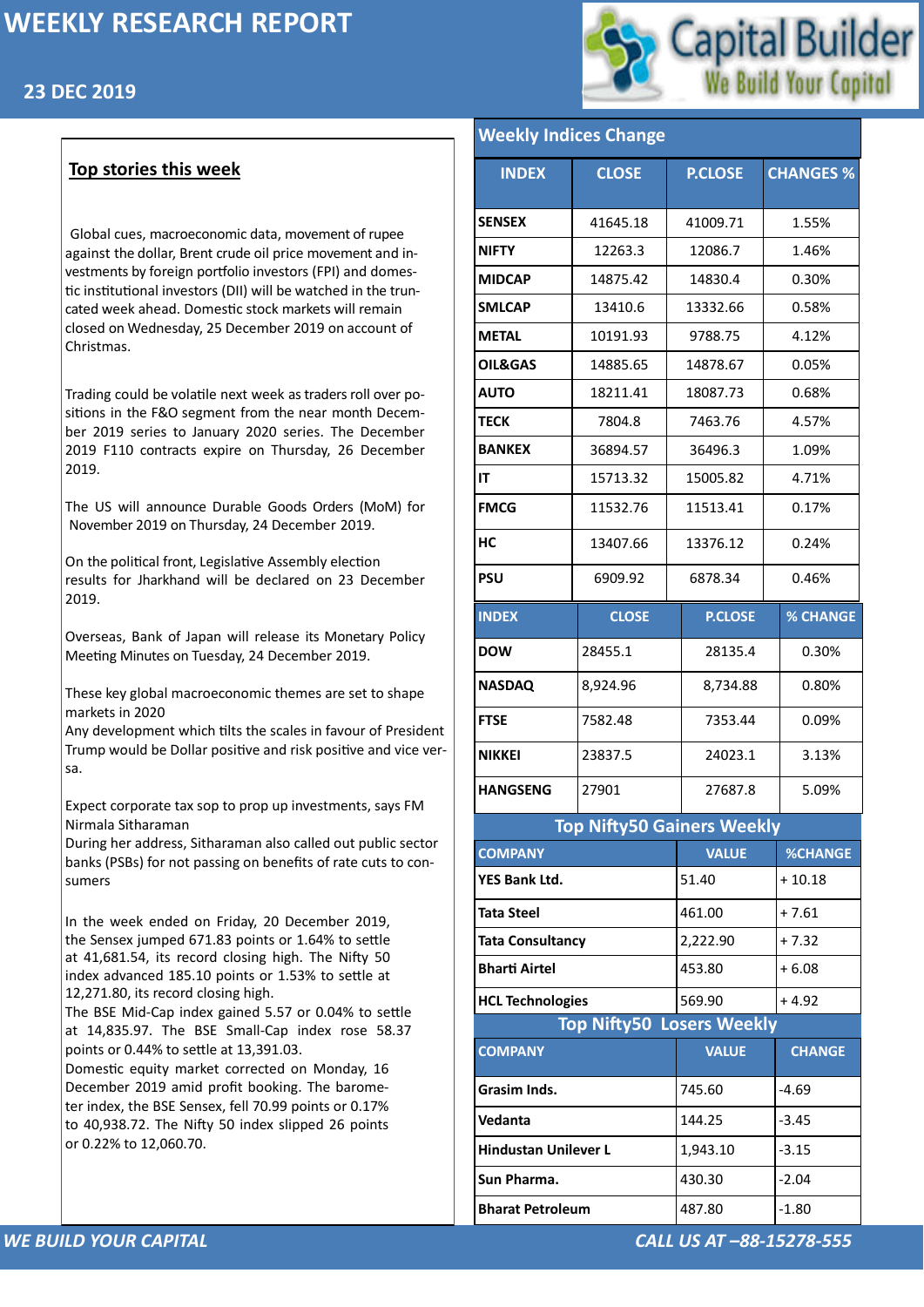## **23 DEC 2019**

**Weekly Indices Recommendati** 



| <b>INDICES</b>               | S <sub>2</sub> | S <sub>1</sub> | <b>PIVOTS</b> | R1    | R <sub>2</sub>           |
|------------------------------|----------------|----------------|---------------|-------|--------------------------|
| <b>NIFTY</b>                 | 11956          | 12114          | 12204         | 12361 | 12451                    |
| <b>BANK NIFTY</b>            | 31696          | 32040          | 32242         | 32586 | 32787                    |
| <b>WE BUILD YOUR CAPITAL</b> |                |                |               |       | CALL US AT -88-15278-555 |







**STRATEGIES:-** Technically on the daily charts we see minor support on the downside for nifty 50 index lies at 11900 levels, whereas minor resistance on the upside is capped around 12175-12200 levels.

If nifty 50 index breaches minor support on the downside and closes below it, we may see fresh break down and index can drag towards major support on lower side around 11750 and if breaches minor resistance on the upside and closes above it, we may see fresh breakout and index can head towards higher levels around 12350.

Currently nifty 50 index is trading above 200 days exponential moving average and suggests long term trend is bullish.

**STRATEGIES:-** Technically on the daily charts we see minor support on the downside for NIFTY BANK index lies at 31650 levels, whereas minor re-

sistance on the upside is capped around 32350-32400 levels.

If NIFTY BANK index breaches minor support on the downside and closes below it, we may see fresh break down and index can drag towards major support on lower side around 31300 and if breaches minor resistance on the upside and closes above it, we may see fresh breakout and index can head towards higher levels around 32750.

Currently NIFTY BANK index is trading above 200 days exponential moving average and suggests long term trend is bullish.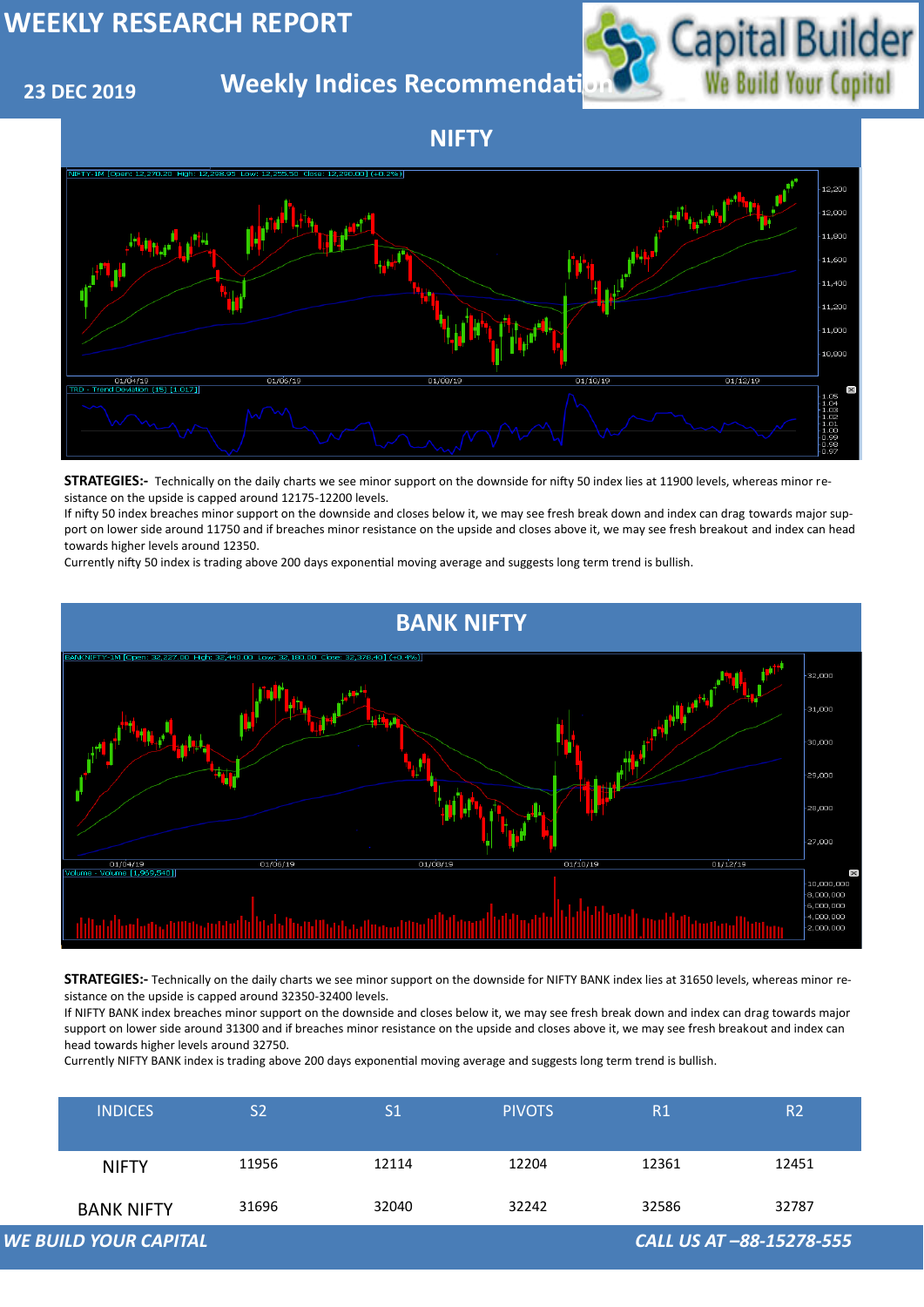# **23 DEC 2019**



*WE BUILD YOUR CAPITAL CALL US AT –88-15278-555*

# **EQUITY CASH & FUTURE**

## **STOCK RECOMMENDATIONS [FUTURE]**

#### **1. DLF**

### **2. ESCORT**



DLF is looking BULLISH on charts we advise you to BUY ABOVE 232 with a stop loss 215 for the target of 245.





#### **WE BUILD YOUR CAPITAL**

ESCORT is looking BULLISH on charts. We advice you to BUY ABOVE 630 with a stop loss of 610 for the target of 650-670